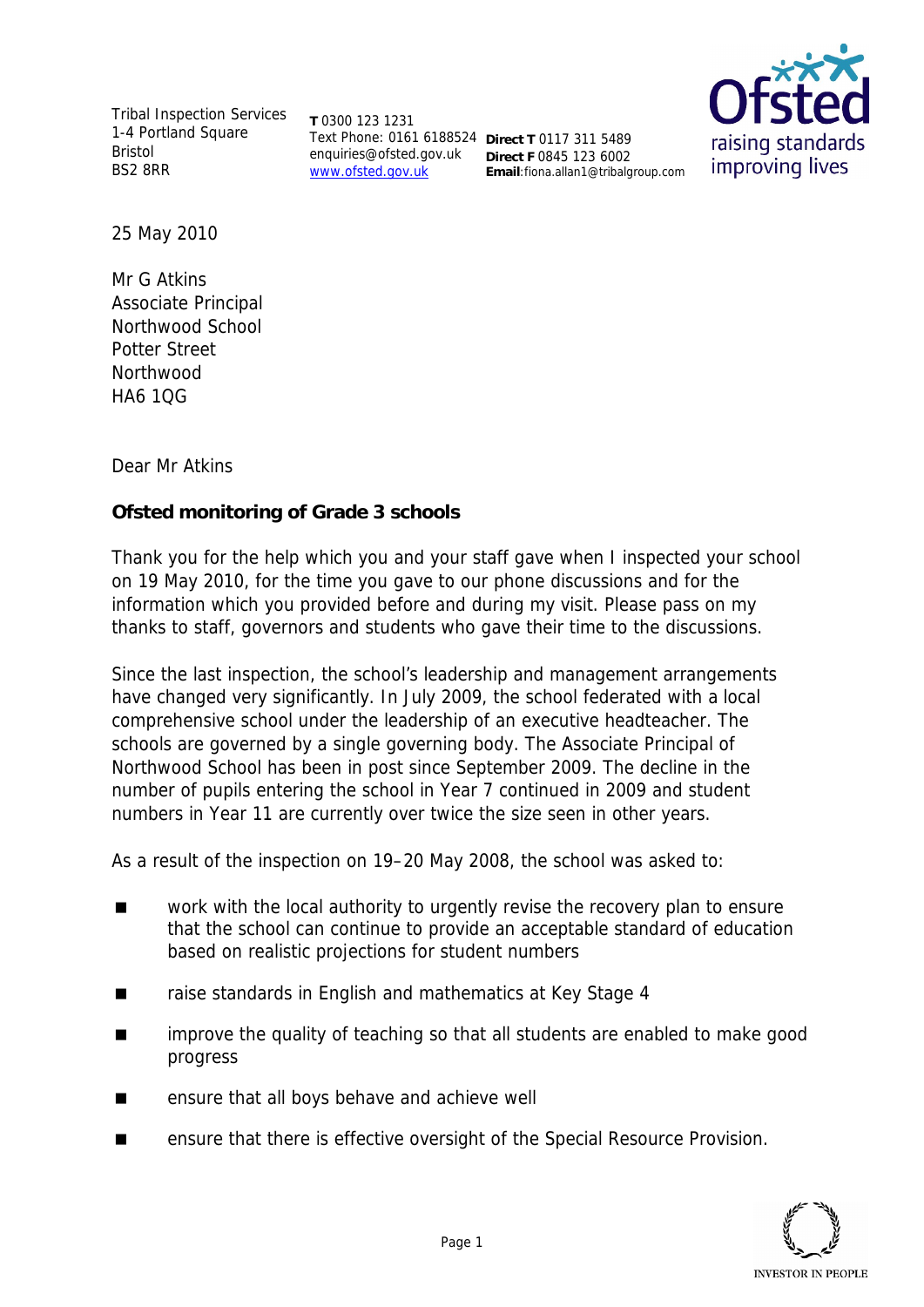

Having considered all the evidence I am of the opinion that at this time the school has made satisfactory progress in making improvements and good progress in demonstrating a better capacity for sustained improvement.

While progress against the areas for improvement has been satisfactory, it has accelerated rapidly since the advent of the federation in July 2009, with the result that the quality of education the school provides is now quickly improving.

School leaders recognise that achievement has been inadequate in 2008 and 2009, with high proportions of students failing to meet their targets. For example, the proportions of students attaining five or more GCSEs at grades A\* to C, including English and mathematics was consistently low. The achievement of students who have special educational needs and/or disabilities was inadequate. However, a very intensive intervention programme, informed by vastly improved systems for monitoring students' progress, is having a clear and marked impact in supporting current Year 11 students in their preparations for public examinations. Indeed, work seen in lessons and in books, together with modular examination results which have already been secured, support the school's view that achievement is now satisfactory overall and satisfactory for most boys. As a result, attainment at the end of Key Stage 4 is now broadly average in English and mathematics.

Improved leadership and management arrangements have ensured that achievement in specialist subjects has improved after a very significant dip in 2009, and current Year 11, 12 and 13 students are achieving well. Specialist status has helped strengthen provision and opportunities for vocational learning. Although the specialism makes a commendable contribution to developing the business and enterprise skills of large numbers of children from local primary schools, the wider impact of the specialism on other subjects within the school has been limited up until now, in part because of previously declining performance in specialist subjects.

In the last year, strong leadership has enabled the school to take robust action to improve behaviour. Students consistently reported that behaviour has improved very significantly since the formation of the federation. Indeed, inspectors saw no unsatisfactory behaviour during the visit and good behaviour in lessons. As school leaders established raised expectations, the proportions of students subject to fixedterm exclusions rose considerably, but the numbers of exclusions are now rapidly reducing. School monitoring, confirmed by inspection evidence, confirms that most groups of learners, including boys, now behave well.

The school has taken decisive action to reduce the incidents of inadequate teaching. Changes to staffing have been accompanied by comprehensive provision for teachers' professional development, provided through expertise within the federation, local authority advisors and external consultants. School leaders have a very secure understanding of the strengths and weaknesses of teaching and learning and have strengthened monitoring systems to ensure greater consistency in the quality and accuracy of lesson evaluations. Improved systems to ensure teachers are held to account for students' results are beginning to have a positive impact in

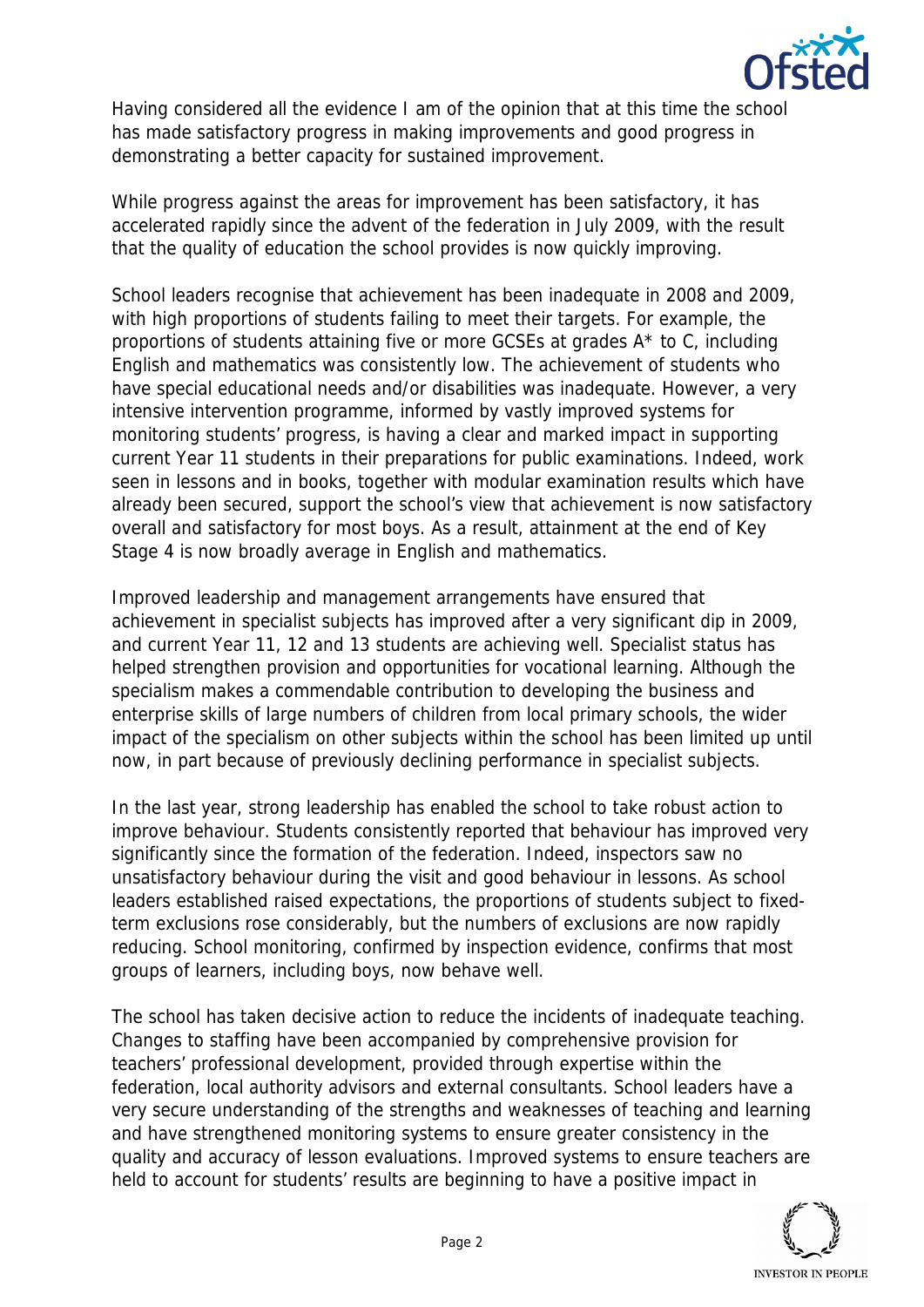

raising achievement. Students in Year 11 are highly appreciative of the outstanding teaching they have received as a result of the federation, notably in mathematics. A key improvement to the quality of teaching and learning has been the effective and consistent use of learning objectives during the lesson which enable students to understand what they are trying to learn. As one student commented, 'Every lesson is now more structured, so we know what we're going to do and how different activities are linked'. Less secure is teachers' use of assessment to ensure that they and their students can clearly evaluate how much progress students have made in each lesson. This is because teachers' planning does not clearly articulate how the impact of each learning activity will be measured. Teachers are not consistently effective in devising strategies that enable them to assess the learning of the whole group before moving onto the next task. While there is some differentiation in place, the tendency of some teachers to talk too much means that all students have to learn at the same pace, regardless of their differing abilities.

Effective oversight of the Special Resource Provision is now in place. Recent improvements to systems for monitoring and evaluation ensure that the very small numbers of students who use this provision continue to achieve above expectations. While improvements to provision across the school ensure that most students with special educational needs and/or disabilities now make satisfactory progress, the school recognises the need to further improve the quality of support provided. For example, the quality of students' individual education plans is poor. Targets lack clarity and fail to set out clear strategies by which students' progress in personal development and achievement can be secured. There is currently insufficient dialogue and sharing of expertise between the special educational needs department and subject teachers, with the result that provision is not fully refined to meet individual needs.

Leaders and managers have worked effectively to address the very significant budget deficit which the school had accumulated at the time of the last inspection. In the past year, more rigorous scrutiny of the school's finances through strengthened leadership and management arrangements exposed a deficit much greater than realised, despite the school taking decisive action to reduce costs. However, further economies have been implemented to dramatic effect and the school is on track to eliminate the deficit completely by 2012. Staffing levels now appropriately reflect the decline in the numbers of students entering the school.

The school values the good support it has received from the local authority through, for example, the work of a range of subject consultants, the school improvement partner and support in securing more robust systems for financial management.

While progress in addressing the key issues for improvement has been satisfactory overall, the rapid improvements seen in the last year, provide strong evidence that the school has made good progress in demonstrating a better capacity for sustained improvement, particularly given the previous inspection judgement that it was inadequate. The marked improvements to the school are reflected in the improved